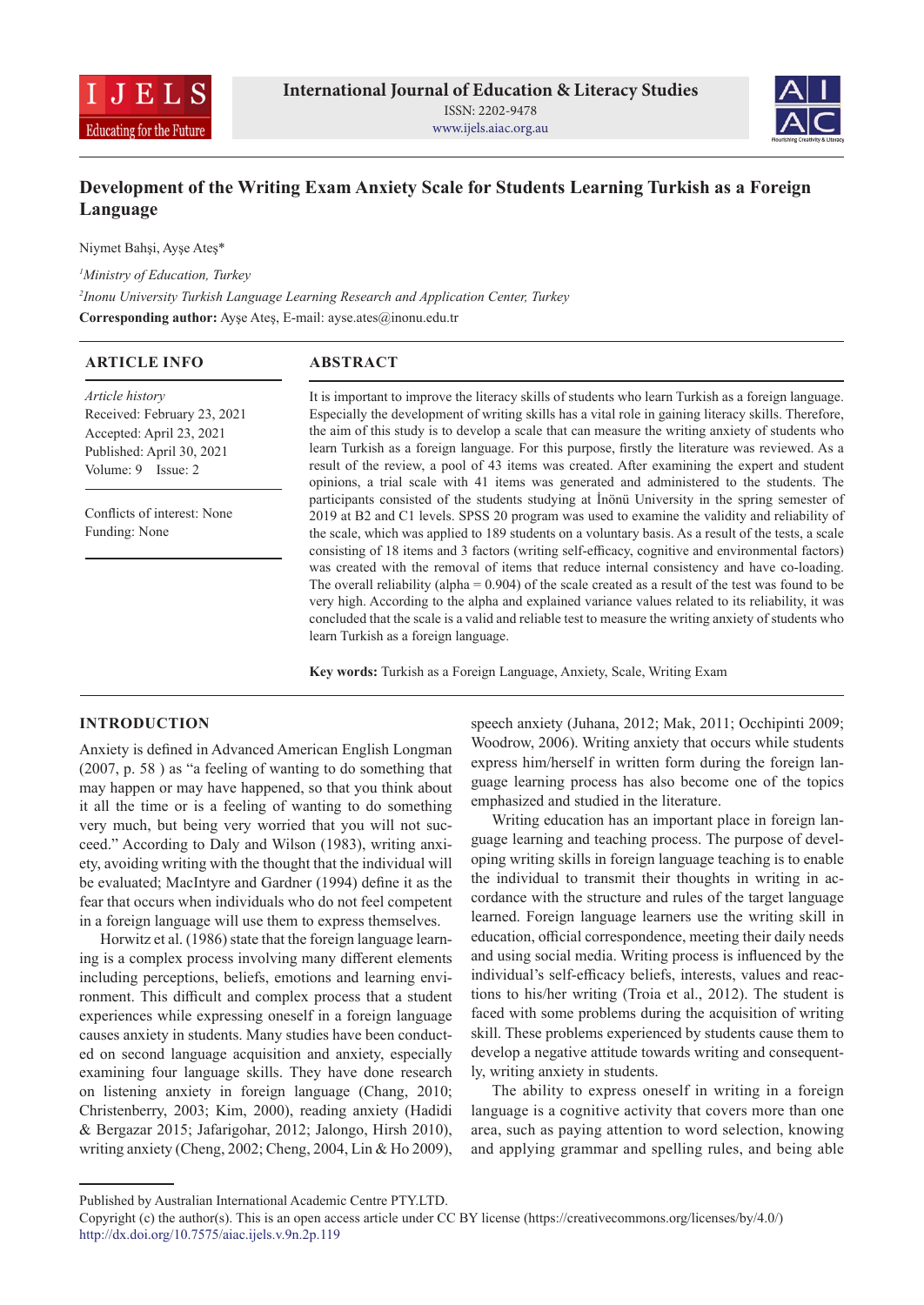to convey ones thoughts. Since this process involves more than one affective and cognitive domains, it causes anxiety in students. Tsui (1996) states that writing in a foreign language is product-oriented and more individual work is required compared to other skills. Tsui also states that when students express themselves in writing, they think that they are deprived of help and support, causing them anxiety.

Studies show that expressing oneself in a foreign language in writing is difficult for students. This sense of strain seen in students while writing causes anxiety towards this skill. Writing anxiety may arise in cases when writing assignment, in daily correspondence that should express oneself in writing, or in the face of a question that should be answered in the exam.

According to Horwitz et al. (1991), foreign language learning anxiety includes three different types of anxiety. These are "communication fear", "test/exam anxiety" and "fear of negative evaluation". Fear of communication is a type of shyness that manifests itself through the fear of communicating with people. The fear of being evaluated arises when the individual thinks that they will be evaluated negatively. Exam anxiety is defined as a type of performance anxiety arising from the fear of failure in academic assessment environments. Daly and Wilson (1983) stated that students' anxiety arises when writing is compulsory, such as writing during a writing assignment or an exam. The first scale prepared to measure writing anxiety was prepared by Daly and Miller in 1975. In this scale prepared, there are sub-factors for individuals' perceptions of their own writing anxiety, their tendency to like or dislike writing, and the evaluation of what is written by different groups. Another scale prepared for writing anxiety with 21 items in the five-point Likert type under six factors belongs to Stacks et al. (1983). Petzel and Wenzel (1993) developed a scale to measure writing anxiety in two stages.

There are scales prepared to measure the writing anxiety of students who learn Turkish as their native language. However, it is seen that the writing anxiety scale studies for students learning Turkish as a foreign language are not at a sufficient level. In the process of teaching Turkish as a foreign language, measurement means prepared in this field are needed in order to evaluate the teaching process more effectively. The aim of this study is to develop a measurement means for the anxiety of those who learn Turkish as a foreign language in the writing exams in line with the identified needs.

## **METHODOLOGY**

This research is a scaling-based research designed to determine the construct validity and internal consistency of the Writing Exam Anxiety Scale for those who learn Turkish as a foreign language. In order to create a pool for the developed scale, the related literature was scanned and the scales previously prepared on this subject were examined. In addition, in the literature review conducted, no scale was found to measure the writing exam anxiety of learners of Turkish

as a foreign language. A scale draft of 43 items were created as a result of scanning the relevant literature to create an item pool. While preparing the items in the scale, attention was paid not to have more than one judgment / thought in the items and to express the items in a language that students in the study group could understand.

Before the preliminary testing of this scale, it was presented to the opinions of three lecturers of İnönü University who are experts in the field of Turkish Education and four lecturers working at İnönü TÖMER. In line with their views, the items in the scale were rearranged and the number was reduced to 41. Content validity of the scale was provided in line with the expert opinions received. The scale with the validity of the scope was transformed into a Likert type form and these items were arranged in 5-intervals ranging from "Always  $(5)$ " to "Never"  $(1)$ .

As a result of the opinions and directions of the experts, the trial form of the "Writing Exam Anxiety Scale" was applied to 18 students who know Turkish at B2 level. At the end of the implementation, the items that students had difficulty understanding were determined and corrected. It was also found that the 41 items in this scale were answered within a period of approximately 30-35 minutes. With this application, it was revealed that the time factor does not affect internal reliability. The validity and reliability studies of the scale form prepared as a draft were carried out and the implementation phase was started.

Exploratory factor analysis was conducted to determine the construct validity of the scale. Then, the factor structure of the scale determined by exploratory factor analysis was tested with confirmatory factor analysis. The construct validity of the scale was determined with the analysis regarding the confirmatory factor analysis.

The Cronbach's Alpha internal consistency coefficient was used to calculate the reliability of the scale, which was finalized after factor analysis. In addition, the analysis of the scale was made using SPSS 20.0.

#### **WORKING GROUP**

The working group of the research was selected from the students at İnönü University TÖMER in the 2018-2019 academic year at B2 level and above. The descriptive characteristics of the students participating in the study are given below in a table.

According to Table 1, 114 (60.3%) of the student's gender are female and 75 (39.7%) are male. According to the

| Table 1. Descriptive characteristics of the students |  |
|------------------------------------------------------|--|
| participating in the research                        |  |

| <b>Groups</b> | Frequency $(f)$ | Percentage $(\% )$ |
|---------------|-----------------|--------------------|
| Gender        |                 |                    |
| Female        | 114             | 60.3               |
| Male          | 75              | 39.7               |
| Nationality   |                 |                    |
| Syria         | 155             | 82.0               |
| Other         | 34              | 18.0               |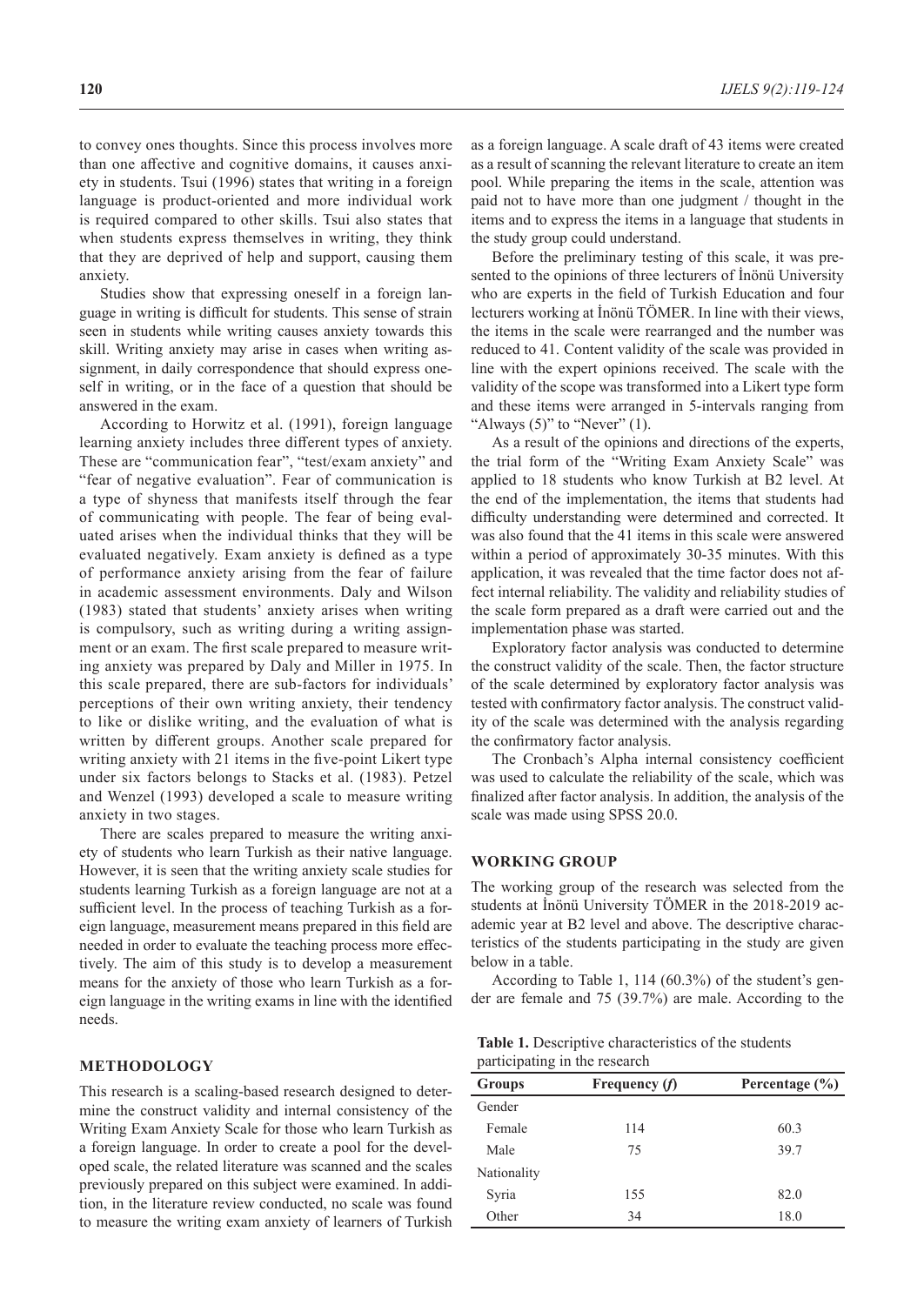nationality of the students, 155 (82.0%) are distributed as Syria and 34 (18.0%) as other.

# **FINDINGS**

Validity and reliability studies were conducted for the 41-item trial scale in line with the opinions of experts and students. First of all, the explanatory factor analysis method was applied to reveal the construct validity of the scale. For this purpose, Barlett test was applied. As a result  $(p = 0.000 \le 0.05)$ , it was found that there was a relationship between the variables included in the factor analysis. As a result of the test  $(KMO = 0.913 > 0.60)$ , it was seen that the sample size was sufficient for the factor analysis to be applied. In factor analysis application, varimax method was chosen and the structure of the relationship between factors was kept the same. As a result of factor analysis, variables were grouped under 3 factors with a total explained variance of 52.358%. Items that decreased internal consistency and had co-loading were removed from the scale. The overall

reliability of the scale was found to be very high as alpha = 0.904. According to the alpha found for its reliability and the variance value explained, it was understood that the writing anxiety scale was a valid and reliable tool. The factor structure of the scale was shown in Table 2.

The factor structure of the Writing Exam Anxiety Scale is given in Table 2. Then, the factor structure of the scale determined by exploratory factor analysis was tested by confirmatory factor analysis. The diagram for the confirmatory factor analysis for the construct validity of the scale was given below.

Figure 1 shows the diagram regarding the confirmatory factor analysis of the scale. The criteria for the confirmatory factor analysis of the scale are given below.

Confirmatory factor analysis index table (Table 3) was prepared according to some criteria described in different studies (Hooper et al., 2008; Schumacker & Lomax, 2010; Şimşek, 2007; Sümer, 2000; Tabachnick & Fidel, 2007; Waltz et al., 2010; Wang & Wang, 2012). According to Table 3, it was determined that the results of the analysis

**Table 2.** Factor structure of the writing exam anxiety scale

| Factor                                                                 | <b>Item</b>                                                                                                                                   | y  | <b>Factor loading</b> |
|------------------------------------------------------------------------|-----------------------------------------------------------------------------------------------------------------------------------------------|----|-----------------------|
| F1                                                                     | 1. I don't know how to write, I get anxious in the writing exam.                                                                              | 14 | 0.667                 |
| Writing Self-Efficacy<br>Eigenvalue = $6.943$                          | 2. My anxiety level increases in writing exam because I make mistakes in the<br>spellings                                                     | 19 | 0.647                 |
| Explained Variance = 23.625<br>Alpha = $0.871$                         | 3. I am concerned in the writing exam because I do not know the writing<br>methods and techniques.                                            | 4  | 0.647                 |
|                                                                        | 4. I am concerned in the writing exam because I do not know the writing<br>methods and techniques                                             | 19 | 0.647                 |
|                                                                        | 5. I worry most about the writing exam.                                                                                                       | 26 | 0.632                 |
|                                                                        | 6. My anxiety level increases in the writing exam because I have difficulty<br>writing in Turkish.                                            | 8  | 0.626                 |
|                                                                        | 7. I'm worried that I will write impromptu in the exam.                                                                                       | 7  | 0.579                 |
|                                                                        | 8. When I cannot remember the Turkish equivalent of the word I want to write,<br>I get anxious in the writing exam.                           | 18 | 0.559                 |
|                                                                        | 9. Because I don't know which punctuation mark to use, I get anxious in the<br>writing exam.                                                  | 35 | 0.555                 |
|                                                                        | 10. Because I don't know how to start writing, my anxiety increases in the<br>writing exam.                                                   | 13 | 0.540                 |
|                                                                        | 11. Before the writing exam, I get anxious that I will not understand the topic<br>of writing.                                                | 6  | 0.524                 |
| F2                                                                     | 12. When I can't find the main idea in the writing exam, I get anxious.                                                                       | 39 | 0.752                 |
| <b>Cognitive Factors</b>                                               | 13. When I don't understand the topic in the writing exam, I get anxious.                                                                     | 41 | 0.705                 |
| Eigenvalue = $1.325$<br>Explained Variance = 15.291<br>Alpha = $0.723$ | 14. I get anxious in the writing exam because I am not doing my writing<br>assignments.                                                       | 22 | 0.645                 |
|                                                                        | 15. If I cannot express anything that comes to my mind in my native language<br>into Turkish, my anxiety level increases in the writing exam. | 36 | 0.549                 |
| F <sub>3</sub><br><b>Environmental Factors</b>                         | 16. The fact that I think that my other friends' writing is better than me<br>increases my anxiety in the writing exam                        | 30 | 0.813                 |
| Eigenvalue = $1.156$                                                   | 17. I get anxious in the writing exam because of the points I will get.                                                                       | 3  | 0.649                 |
| Explained Variance = 13.442<br>Alpha = $0.722$                         | 18. I am concerned when I have to write on a topic that I am not interested in.                                                               | 24 | 0.638                 |
|                                                                        | 19. My anxiety level increases when I think the question is difficult in the<br>writing exam.                                                 | 9  | 0.493                 |
|                                                                        | Total Variance = $52.358\%$ ; Overall Reliability (Alpha) = $0.904$                                                                           |    |                       |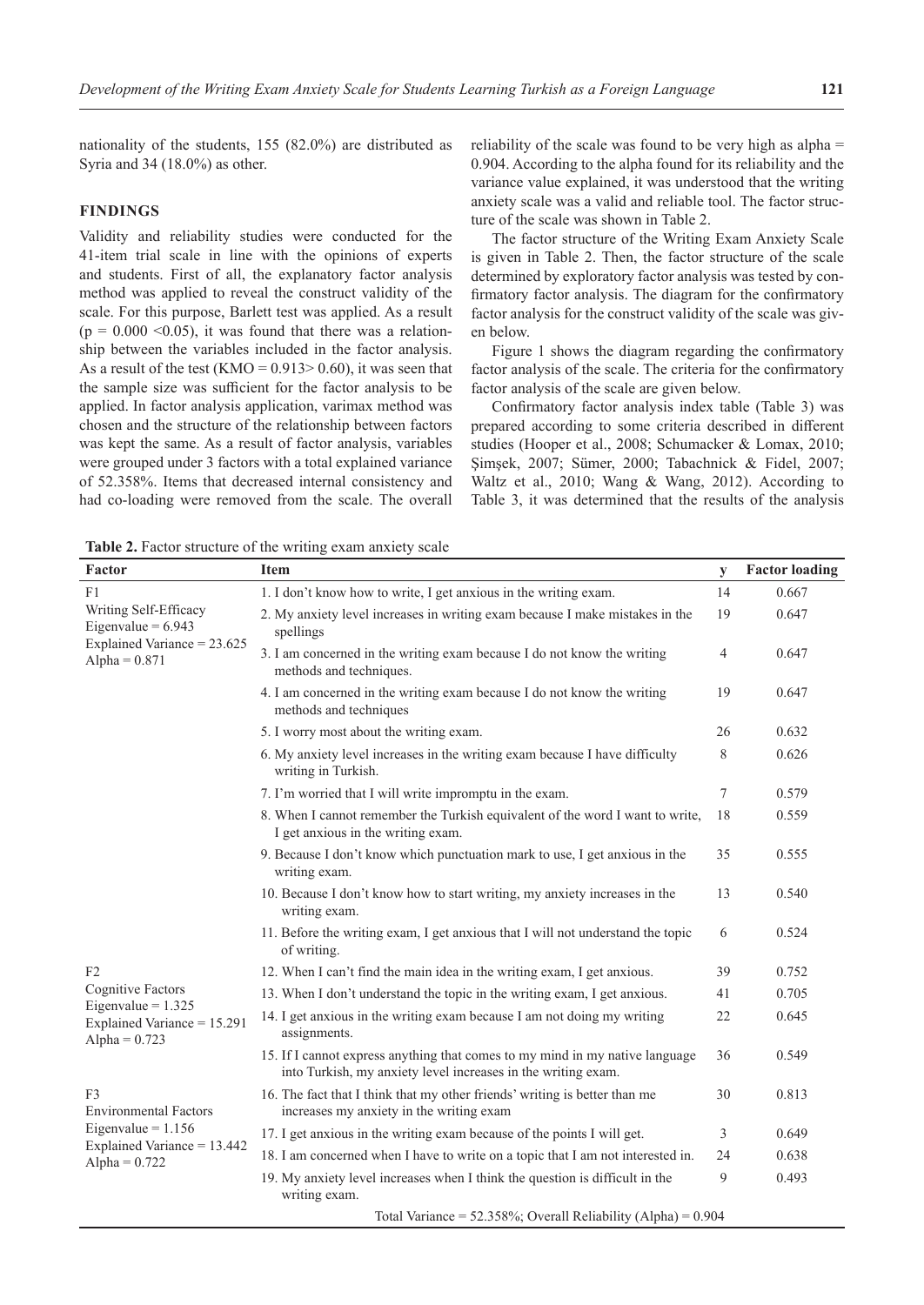and the fit statistics calculated by the confirmatory factor analysis were in an acceptable level with the previously determined factor structure of the scale. Standardized factor loadings, t-values and explanatory (*R2* ) values formed by the items were given below.

In Table 4 when the coefficients standardized according to are examined, it is determined that the factor loads are high, the standard error values are low, the t values are significant  $(p \le 0.001)$ , and the  $R^2$  values are high. These results confirm the construct validity of the predetermined factor structure.

**Table 3.** Writing exam anxiety scale confirmatory factor analysis index values

| <b>Index</b> | <b>Normal Value</b> | <b>Acceptable Value</b> | <b>Reasons for Forgetting Words</b> |
|--------------|---------------------|-------------------------|-------------------------------------|
| $\chi$ 2/sd  | $<$ 2               | $<$ 5                   | 1.50                                |
| <b>GFI</b>   | >0.95               | >0.90                   | 0.90                                |
| AGFI         | >0.95               | >0.90                   | 0.90                                |
| <b>CFI</b>   | >0.95               | >0.90                   | 0.94                                |
| <b>RMSEA</b> | < 0.05              | < 0.08                  | 0.05                                |
| <b>RMR</b>   | < 0.05              | < 0.08                  | 0.08                                |

| Table 4. Scale factor loads and regression coefficients for items |  |  |  |  |
|-------------------------------------------------------------------|--|--|--|--|
|                                                                   |  |  |  |  |

| <b>Substances</b> |                  | <b>Factors</b> | B     | Std. $\beta$ | <b>S.Error</b> | t     | $\boldsymbol{p}$ | $\mathbb{R}^2$ |
|-------------------|------------------|----------------|-------|--------------|----------------|-------|------------------|----------------|
| Y6                | $\leftarrow$ --- | F1             | 1.000 | 0.638        |                |       |                  | 0.431          |
| Y13               | $\leftarrow$ --- | F1             | 1.121 | 0.668        | 0.143          | 7.820 | p<.001           | 0.335          |
| Y35               | $\leftarrow$ --- | F1             | 1.050 | 0.608        | 0.145          | 7.243 | p<.001           | 0.586          |
| Y18               | $\leftarrow$ --- | F1             | 0.984 | 0.659        | 0.127          | 7.733 | p<.001           | 0.257          |
| Y7                | $\leftarrow$     | F1             | 0.879 | 0.590        | 0.125          | 7.056 | p<.001           | 0.477          |
| Y8                | $\leftarrow$     | F1             | 1.007 | 0.609        | 0.139          | 7.250 | p<.001           | 0.374          |
| Y26               | $\leftarrow$     | ${\rm F}1$     | 0.812 | 0.530        | 0.126          | 6.435 | p<.001           | 0.386          |
| Y19               | $\leftarrow$     | ${\rm F}1$     | 1.035 | 0.656        | 0.134          | 7.706 | p<.001           | 0.335          |
| Y4                | $\leftarrow$     | ${\rm F}1$     | 1.013 | 0.651        | 0.132          | 7.657 | p<.001           | 0.544          |
| Y14               | $\leftarrow$     | F1             | 1.220 | 0.737        | 0.144          | 8.458 | p<.001           | 0.423          |
| Y39               | $\leftarrow$     | $\rm F2$       | 1.000 | 0.579        |                |       |                  | 0.430          |
| Y41               | $\leftarrow$     | F2             | 1.076 | 0.622        | 0.170          | 6.317 | p<.001           | 0.281          |
| Y22               | $\leftarrow$ --- | $\rm F2$       | 1.146 | 0.612        | 0.183          | 6.250 | p<.001           | 0.371          |
| Y36               | $\leftarrow$     | F2             | 1.153 | 0.691        | 0.171          | 6.741 | p<.001           | 0.348          |
| Y30               | $\leftarrow$     | F3             | 1.000 | 0.507        |                |       |                  | 0.434          |
| Y3                | $\leftarrow$     | F3             | 1.367 | 0.765        | 0.218          | 6.269 | p<.001           | 0.370          |
| Y24               | $\leftarrow$     | F3             | 1.024 | 0.579        | 0.186          | 5.493 | p<.001           | 0.446          |
| Y9                | $\leftarrow$     | F3             | 1.145 | 0.657        | 0.195          | 5.877 | p<.001           | 0.407          |

**Figure 1.** Diagram for confirmatory factor analysis

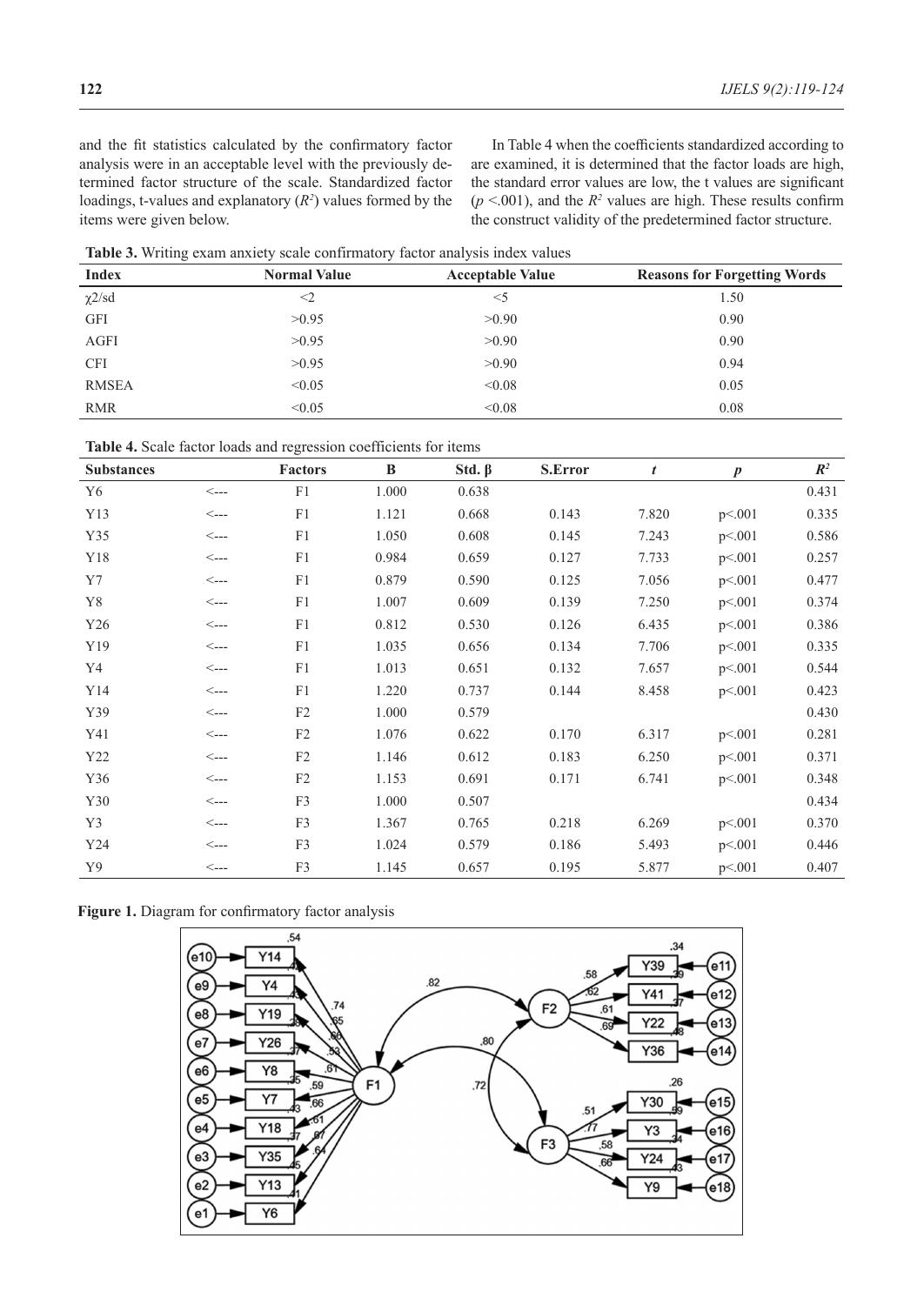| <b>Groups</b>           |       | Lower%27 $(n=51)$<br>Upper $\frac{627}{(n=51)}$ |       |       |           |       |  |
|-------------------------|-------|-------------------------------------------------|-------|-------|-----------|-------|--|
|                         | M     | <b>Ss</b>                                       | M     | Ss    |           |       |  |
| F <sub>1</sub>          | 2.106 | 0.407                                           | 4.145 | 0.379 | $-26.194$ | 0.000 |  |
| F <sub>2</sub>          | 2.142 | 0.546                                           | 3.990 | 0.642 | $-15.657$ | 0.000 |  |
| F <sub>3</sub>          | 2.338 | 0.602                                           | 3.912 | 0.583 | $-13.416$ | 0.000 |  |
| Writing Anxiety General | 2.166 | 0.294                                           | 4.059 | 0.357 | $-29.231$ | 0.000 |  |

**Table 5.** The average of scale scores by lower 27%-upper 27% groups

**Table 6.** Scale score averages

| N   | $\boldsymbol{M}$ | Ss    | Min.  | Max.                  |
|-----|------------------|-------|-------|-----------------------|
| 189 | 3.050            | 0.863 | 1.300 | 5.000                 |
| 189 | 3.019            | 0.900 | 1.000 | 5.000                 |
| 189 | 3.044            | 0.860 | 1.000 | 5.000                 |
|     |                  |       |       | 5.000                 |
|     |                  |       |       | 189 3.041 0.762 1.440 |

The difference between the lower 27% group and the upper 27% group regarding the discrimination of the scale was examined. This situation is shown in the table below.

According to Table 5, scale scores differ significantly between the upper 27% and the lower 27% groups  $(p < .05)$ . From these results, it was determined that the scale made sensitive measurements to distinguish the differences.

According to Table 6, the average of students "Writing Self-Efficacy" is medium  $3.050 \pm 0.863$  (Min = 1.3; Max = 5), average "Cognitive Factors" is  $3.019 \pm 0.900$  (Min = 1; Max = 5), the average of "Environmental Factors" is  $3.044 \pm 0.860$  (Min = 1;  $Max = 5$ ), the average of "writing exam anxiety" was determined as average  $3.041 \pm 0.762$  (Min = 1.44; Max = 5).

In line with the findings, it can be said that the "Writing Exam Anxiety Scale" is a valid and reliable measurement tool. This study also contributes to literacy skills of students who learn Turkish as a foreign language.

## **DISCUSSION AND CONCLUSION**

In this study, we developed a scale to measure the writing exam anxiety of students who learn Turkish as a foreign language. During the scale development process, while creating the item pool, the literature was reviewed. The draft scale was arranged by submitting the prepared scale to expert opinion. Exploratory and confirmatory factor analyses were conducted to ensure the construct validity of the scale. Karakuş Tayşi (2018) developed a scale to determine writing anxiety of students who learn Turkish as a foreign language. The scale was administered to 183 students learning Turkish at B1 and B2 levels. Factor analysis was conducted on the collected data and a three-factor scale was developed comprising 19 items, explaining 44.668% of the total variance. In the internal consistency study conducted to determine the reliability of the scale, the Cronbach's Alpha Internal Consistency coefficient of the scale was found to be very high as alpha = 0.904. Internal consistency coefficients of the scale were found to be alpha  $= 0.871$  for the "Writing Self-Efficacy" dimension, alpha =  $0.723$  for the "Cognitive Factors" dimension, and alpha  $= 0.722$  for the third dimension, "Environmental

Factors". In this respect, it is possible to say that the items are consistent with each other and reflect the attitude they want to measure. According to the alpha found for its reliability and the variance value explained, the "Writing Exam Anxiety" scale was found to be a valid and reliable tool. Şen and Boylu (2017) developed a scale to determine writing anxiety for students who learn Turkish as a foreign language. Their scale had 13 items in two dimensions with Cronbach's alpha reliability coefficients of .84 and .70, respectively. The two dimensions explained 46.82% of the total variance. Aytan and Tunçel (2015) developed a writing anxiety scale for students who learned Turkish as a foreign language. Based on their results, the internal reliability of their scale was .86. Their four-factor instrument explained 67% of the total variance. The total variance explained by the 3 factors in our study was 52.36%. Our study also exhibited that the discriminating power of the scale and factors was significant ( $p \le 0.05$ ). According to these results, it was determined that the scale made sensitive measurements to distinguish the differences. Scale mean scores were determined as a result of the analysis made in the last form of the scale.

This scale can help Turkish as a foreign language teachers who wish to help their students. The instrument can help the teachers diagnose the levels and types of foreign language anxiety in their students. Then based on this information, they can help their students reduce the anxiety that these students feel in writing exams, which in turn, may enable the students to perform more successfully in their exam. Thus, teachers who teach Turkish as a foreign language will be able to measure the anxiety situations of students in the writing exam. Teachers can get help from this scale to make students less anxious and successful in writing exams. For students with high anxiety about writing exams, teachers can design alternative writing assessments instead of the traditional writing exams. In addition, students can see their own anxiety levels and seek help to reduce these anxiety. Therefore, this scale is an important contribution to Turkish as a foreign language literature for its ability to determine the students' writing anxiety.

### **REFERENCES**

- Aytan, N. & Tunçel, H. (2015). Turkish as foreign language writing anxiety scale development study. *Mustafa Kemal University Journal of Graduate School of Social Sciences, 12*(30), 50-62.
- Büyüköztürk, Ş. (2011). *Data analysis handbook for social sciences,* (11th ed.). PegemA Yayıncılık.